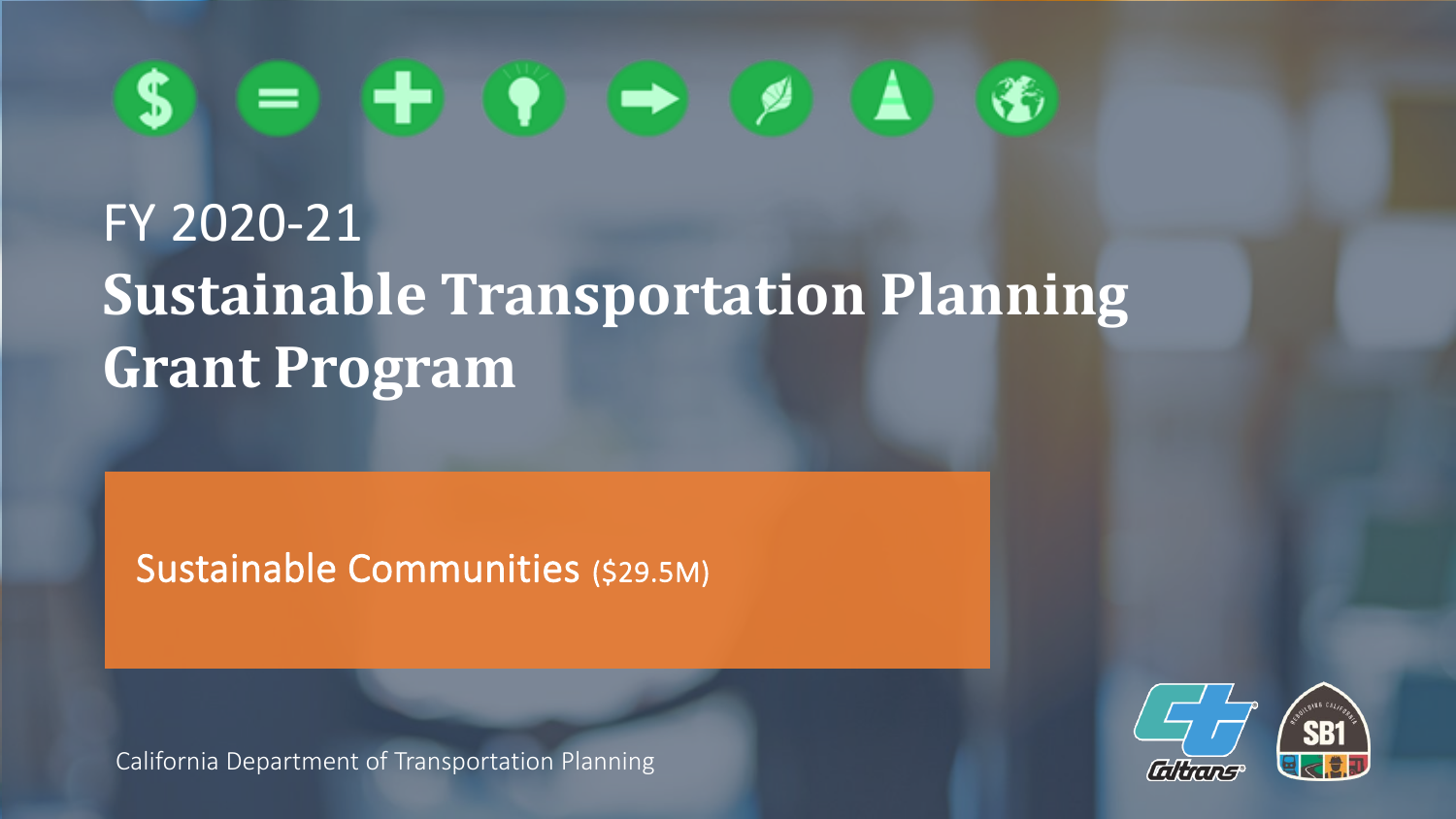

➢ FY 2020-21 Sustainable Transportation Planning Grant Program ➢ Sustainable Communities Competitive Grants

➢ Grant Timeline

➢ Grant Application Resources

➢ Caltrans Contacts

➢ Q&A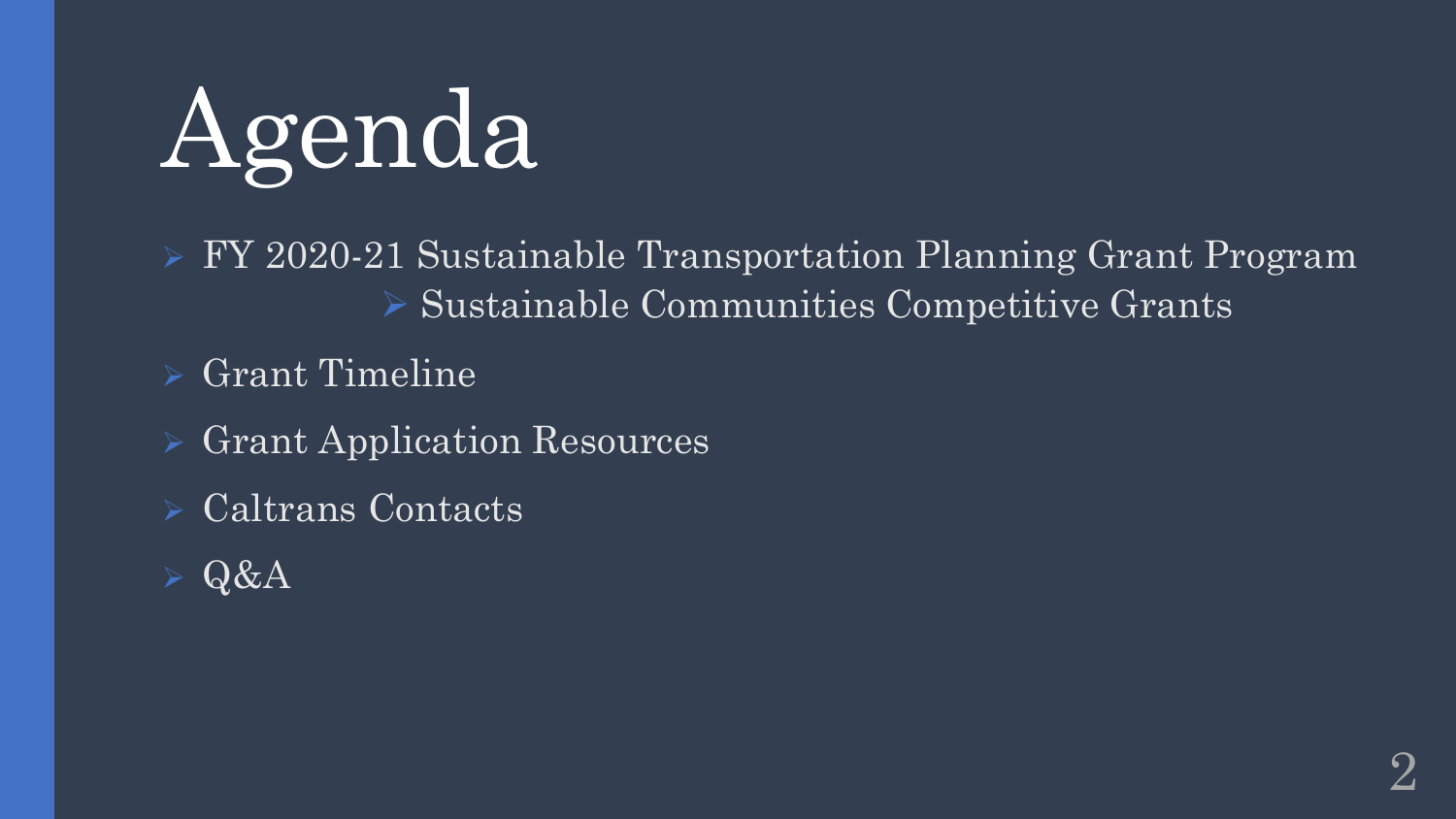## **Sustainable Transportation Planning Grant Program**

### **Overview**

- ➢ Intent:
	- $\triangleright$  Strengthen the economy
	- $\triangleright$  Promote equity
	- ➢ Protect the environment
- ➢ Lead to programming, implementation of transportation improvement projects
- ➢ **Sustainable Communities grants** are State-funded, primarily through Senate Bill 1 (\$29.5M).
- ➢ Projects must have a transportation nexus per Article XIX Sections 2 and 3 of the California Constitution
	- $\triangleright$  Benefit the multi-modal transportation system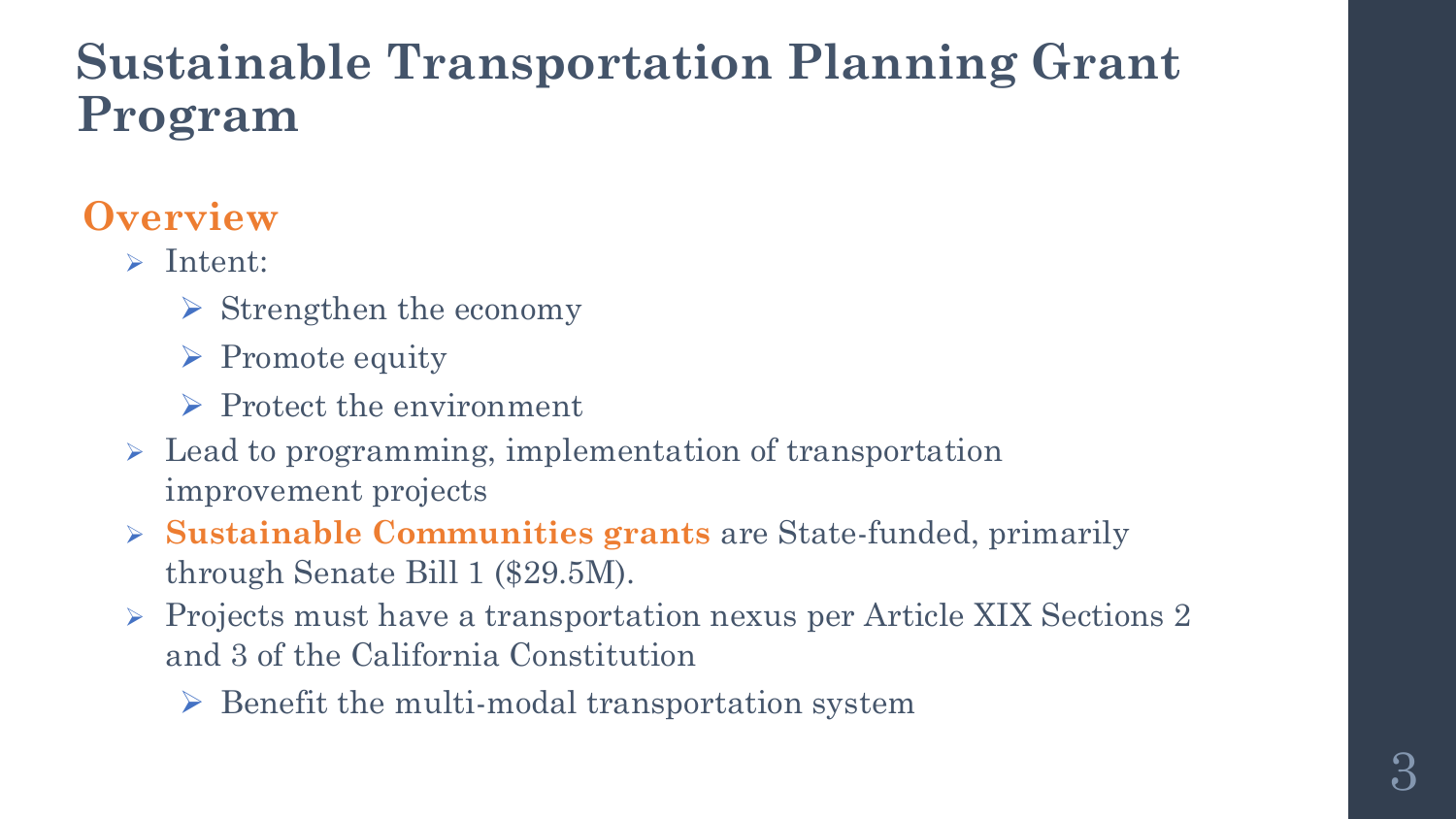#### **Sustainable Transportation Planning Grant Summary Chart**

| <b>GRANT</b>                                                   | <b>FUND SOURCE</b>                                                                                                                                                                                                                                                                                        | <b>PURPOSE</b>                                                                                                                                                                                                                                                                                                                      | <b>WHO MAY APPLY</b>                                                                                                                                                                                                                                                                                                                                                                                                                                                                                                                                                                                                                 | <b>LOCAL MATCH</b>                                                                                                                                                                                                                                 |
|----------------------------------------------------------------|-----------------------------------------------------------------------------------------------------------------------------------------------------------------------------------------------------------------------------------------------------------------------------------------------------------|-------------------------------------------------------------------------------------------------------------------------------------------------------------------------------------------------------------------------------------------------------------------------------------------------------------------------------------|--------------------------------------------------------------------------------------------------------------------------------------------------------------------------------------------------------------------------------------------------------------------------------------------------------------------------------------------------------------------------------------------------------------------------------------------------------------------------------------------------------------------------------------------------------------------------------------------------------------------------------------|----------------------------------------------------------------------------------------------------------------------------------------------------------------------------------------------------------------------------------------------------|
| <b>Sustainable</b><br><b>Communities</b><br><b>Competitive</b> | Road Maintenance and<br><b>Rehabilitation Account</b><br>(RMRA)<br><b>State Highway Account</b><br>(SHA)<br>State funds<br><b>Budget</b><br>Approx. \$17 million<br><b>Grant Min.</b><br>\$50,000 for<br>Disadvantaged<br>Communities;<br>\$100,000 for<br>All Others<br><b>Grant Max.</b><br>\$1,000,000 | Funds local and regional<br>multimodal transportation and<br>land use planning projects that<br>further the region's RTP SCS<br>(where applicable), contribute to<br>the State's GHG reduction targets,<br>and also assist in achieving the<br><b>Caltrans Mission and Grant</b><br>Program Overarching Objectives<br>(See Page 4). | The following are eligible to apply as a primary<br>applicant:<br>MPOs with sub-applicants<br><b>RTPAS</b><br><b>Transit Agencies;</b><br><b>Cities and Counties;</b><br><b>Native American Tribal Governments</b><br><b>Other Public Transportation Planning</b><br>$\bullet$<br><b>Entities</b><br>The following are eligible to apply as a sub-<br>applicant:<br>MPOs/RTPAs<br><b>Transit Agencies</b><br>Universities and Community Colleges<br><b>Native American Tribal Governments</b><br><b>Cities and Counties</b><br><b>Community-Based Organizations</b><br>Non-Profit Organizations (501.C.3)<br>Other Public Entities** | 11.47 percent minimum (in cash<br>or an in-kind* contribution). The<br>entire minimum 11.47 percent<br>local match may be in the form<br>of an eligible in-kind<br>contribution. Staff time from the<br>primary applicant counts as cash<br>match. |

\*For in-kind contribution requirements, refer to Pages 31-32 of the FY 20-21 Grant Guide.

\*\*Public entities include state agencies, the Regents of the University of California, district, public authority, public agency, and any other political subdivision or public corporation in the State (Government Code Section 811.2)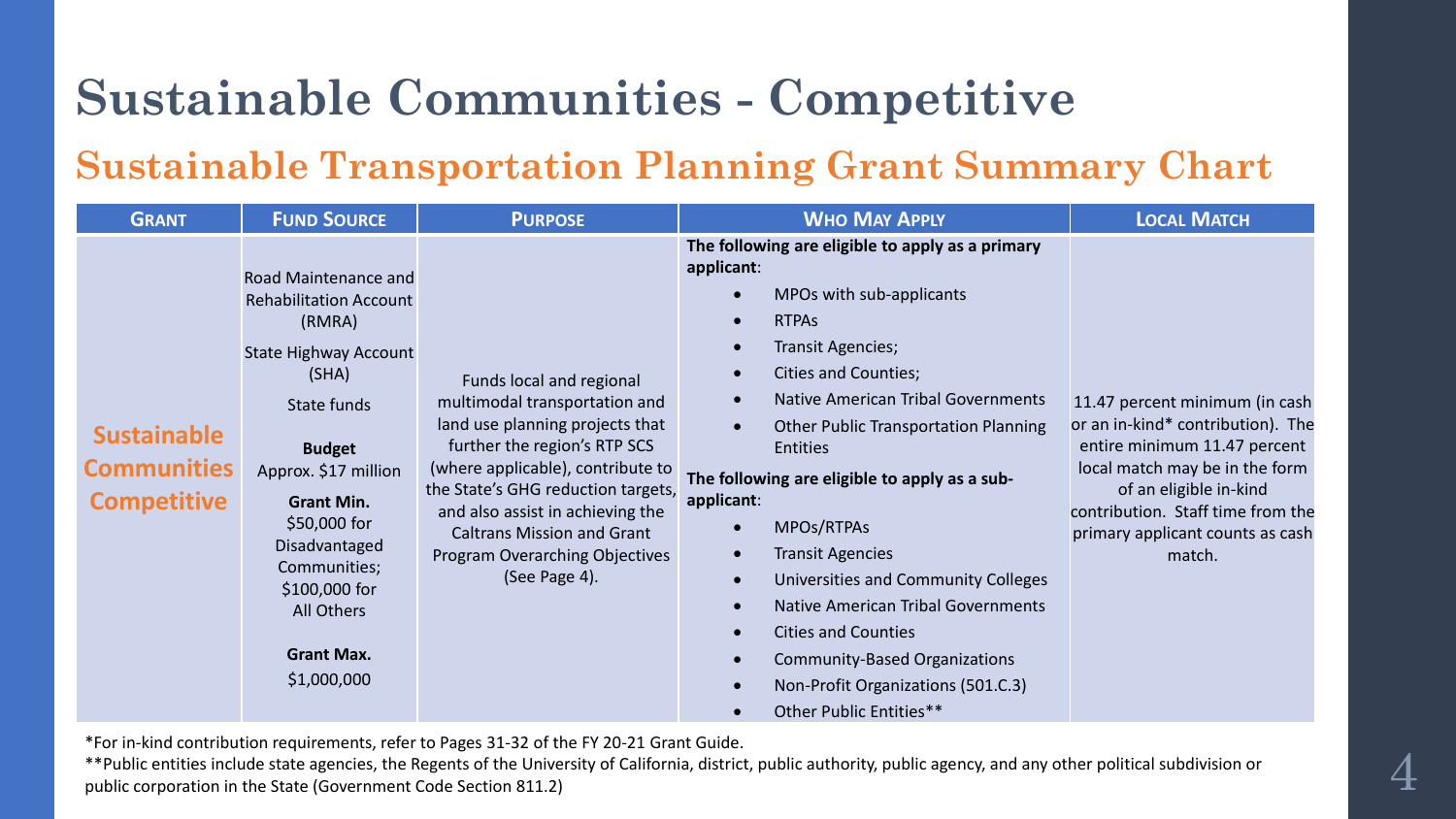### **Grant Specific Objectives**

- ➢ **Encourages** local and regional multimodal transportation and land use planning that furthers the region's MTP/SCS
- ➢ **Contributes** to the State's GHG reduction targets and other State goals, including but not limited to, the goals and best practices cited in the 2017 RTP Guidelines
- ➢ **Addresses** the needs of disadvantaged communities
- ➢ **Assists** in achieving the Caltrans Mission and Grant Program Overarching Objectives (see Page 4 of the Grant Guidelines).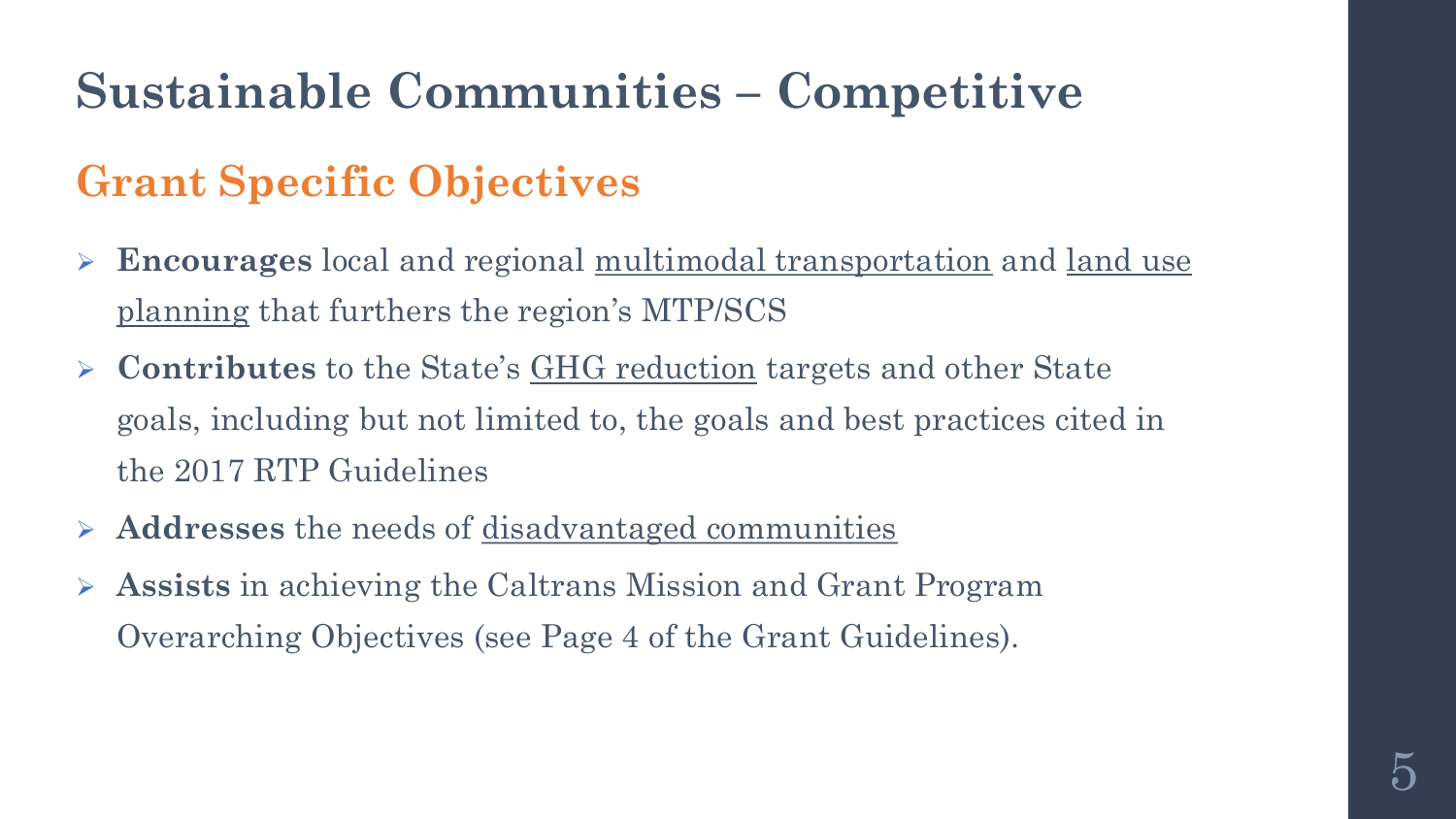### **Grant Specific Objectives**

#### **Applicants should demonstrate how the proposed effort would:**

- ➢ **Integrate** Grant Program Considerations (See Pages 5-16 of the Grant Guide)
- ➢ **Advance** transportation related GHG emission reduction project types/strategies (i.e., mode shift, demand management, travel cost, operational efficiency, accessibility, and coordination with future employment and residential land use, etc.)
- ➢ **Identify and address** deficiencies in the multimodal transportation system, including the needs of environmental justice and disadvantaged communities, including Native American Tribal Governments and rural communities
- ➢ **Encourage** stakeholder collaboration
- ➢ **Involve** active community engagement
- ➢ **Coordinate** transportation, housing, and land use planning
- ➢ **Promote** the region's MTP/SCS, State planning priorities (Government Code Section 65041.1, and climate adaptation goals (Safeguarding California)
- ➢ **Result** in funded and programmed multimodal transportation system improvements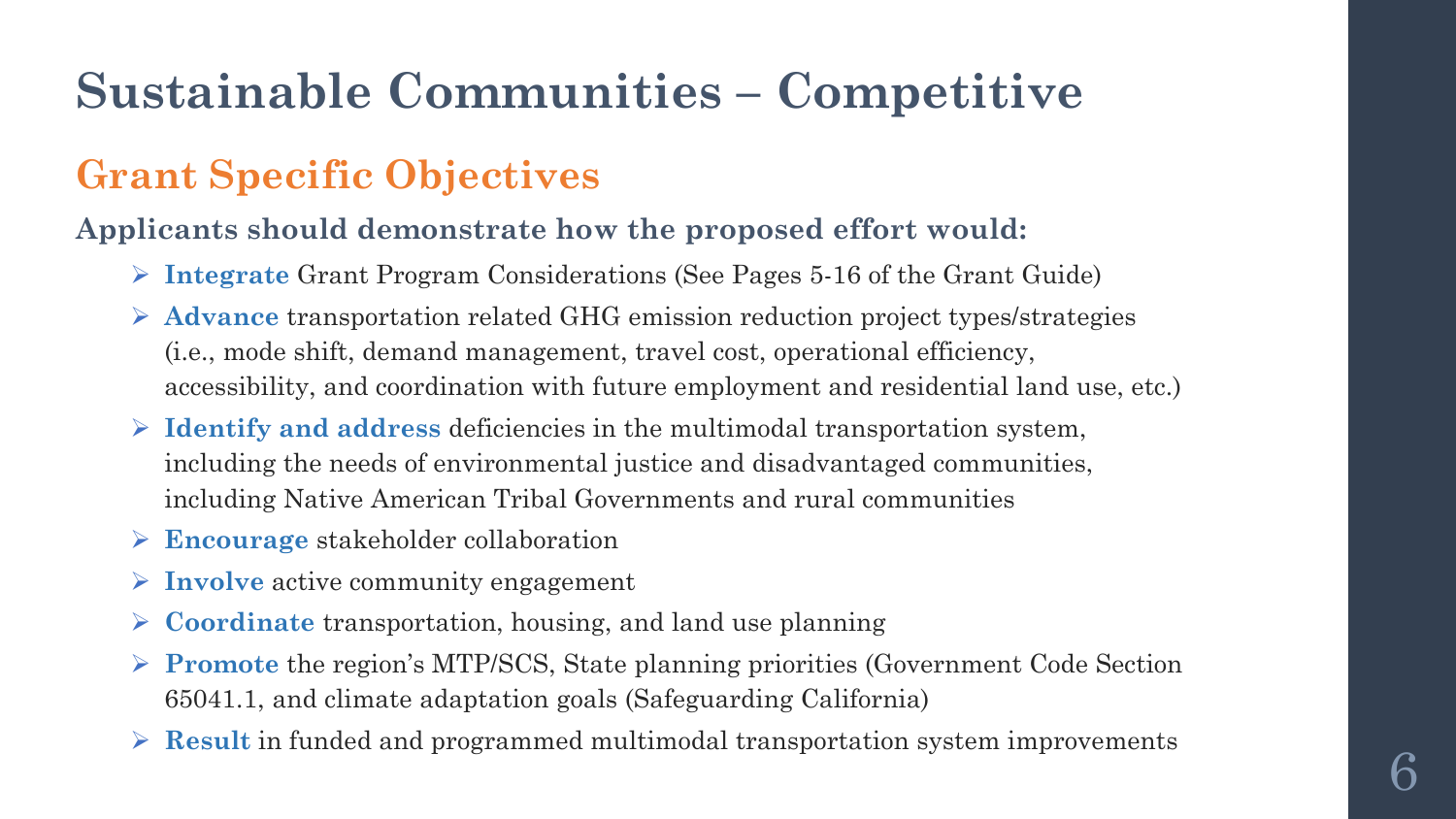#### **Outcomes of FY 2019-20 Grant Application Guide Stakeholder Engagement:**

- ➢ Required Housing Element and Annual Progress Report Compliance
- ➢ Set-aside up to \$2 million for Technical Projects such as Data Acquisition or Travel Model Updates
- ➢ Tools and Thresholds for Defining Disadvantaged Communities:
	- Assembly Bill 1550 (Gomez, Statutes of 2016)
	- Free or Reduced Priced Meals Data
	- CalEnviroScreen Version 3.0
	- California Healthy Places Index
	- Regionally/locally defined disadvantaged communities may also be acceptable as long as State thresholds are not circumvented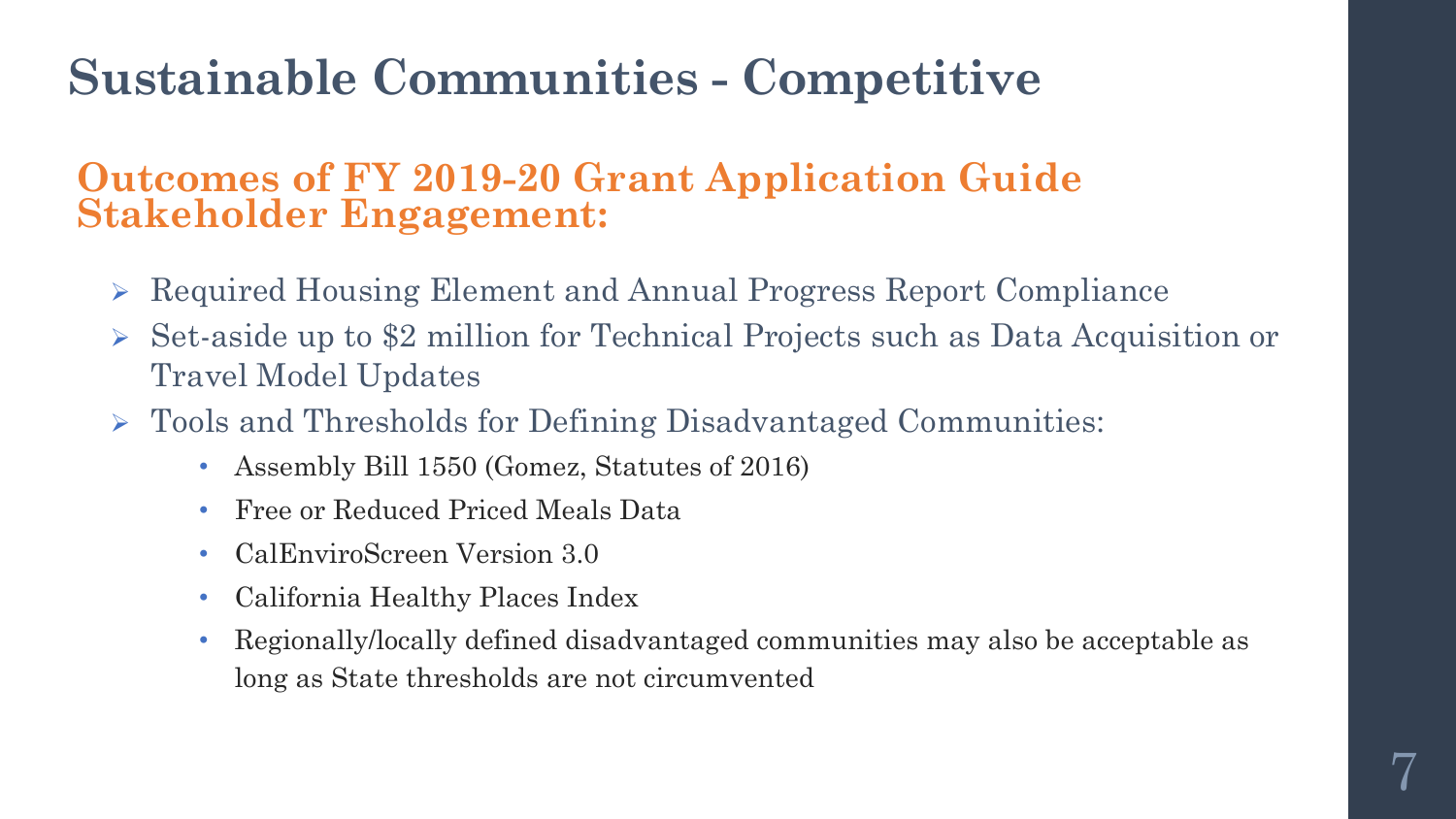#### **Transpight relation Pr**&gram **Example Project Types** Planning Improved Studies to mitigate Access for Rural Planning Studies Safe Routes to School Active Transportation impact to rural Caltrans Disadvantaged that reduce GHG Plans **Studies** transportation due to **Communities** emissions tourism Plans with outreach for **Corridor** school public transit, Mobility Needs Context Sensitive **FUTURE OF MOBILITY** Streetscapes **Complete Streets** school carpools, and **Assessments** Enhancements **WHITE PAPER** ridesharing Accessibility and Student Internships for Traffic Calming/Safety Transportation Plans for Preserve and optimize connectivity of CALIFORNIA Rural or Disadvantaged TRANSPORTATION **Measures** Tribal Governments multimodal transit **PLAN 2050 Communities** transportation **UCONNECT CHESSICKING** Data collection and First and last mile Commute trip reduction Plans to increase transit ridership sharing project planning plans 8

## **Sustainable Communities – Competitive**

**Active**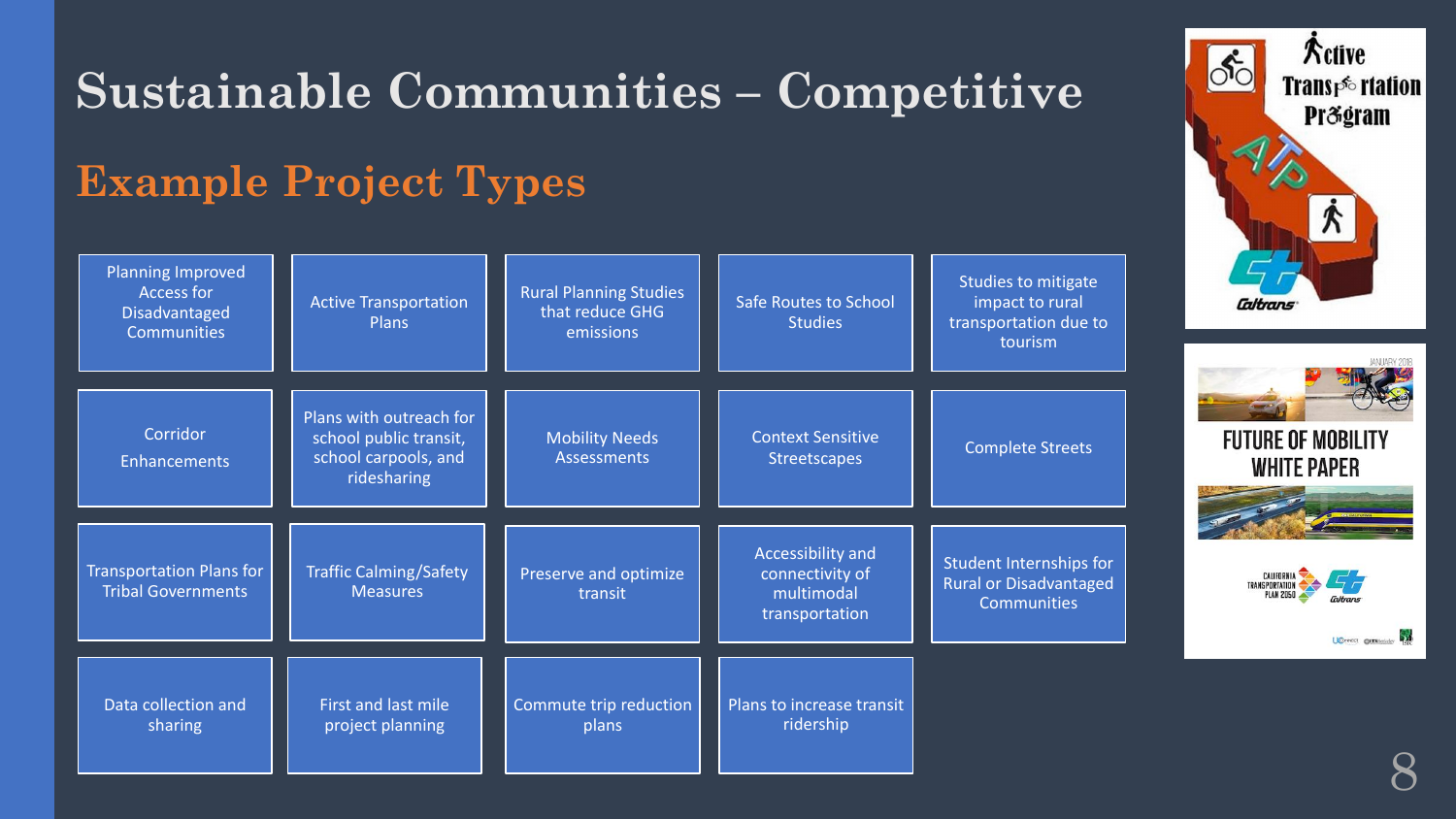**Land use planning in coordination with a transportation project: Example Project Types**

- **Update to a general plan land use element or zoning code** that increases development in transportation corridors or nodes
- **Creation of a Transit-Oriented Development overlay zone** or other special zoning district around transportation corridors or nodes
- **Studies, plans, and policies that address land use conflicts** with major transportation corridors such as major highways, ports, shipping and freight corridors, etc. that are near sensitive land uses such as homes, schools, parks, etc. or potentially impacted by climate change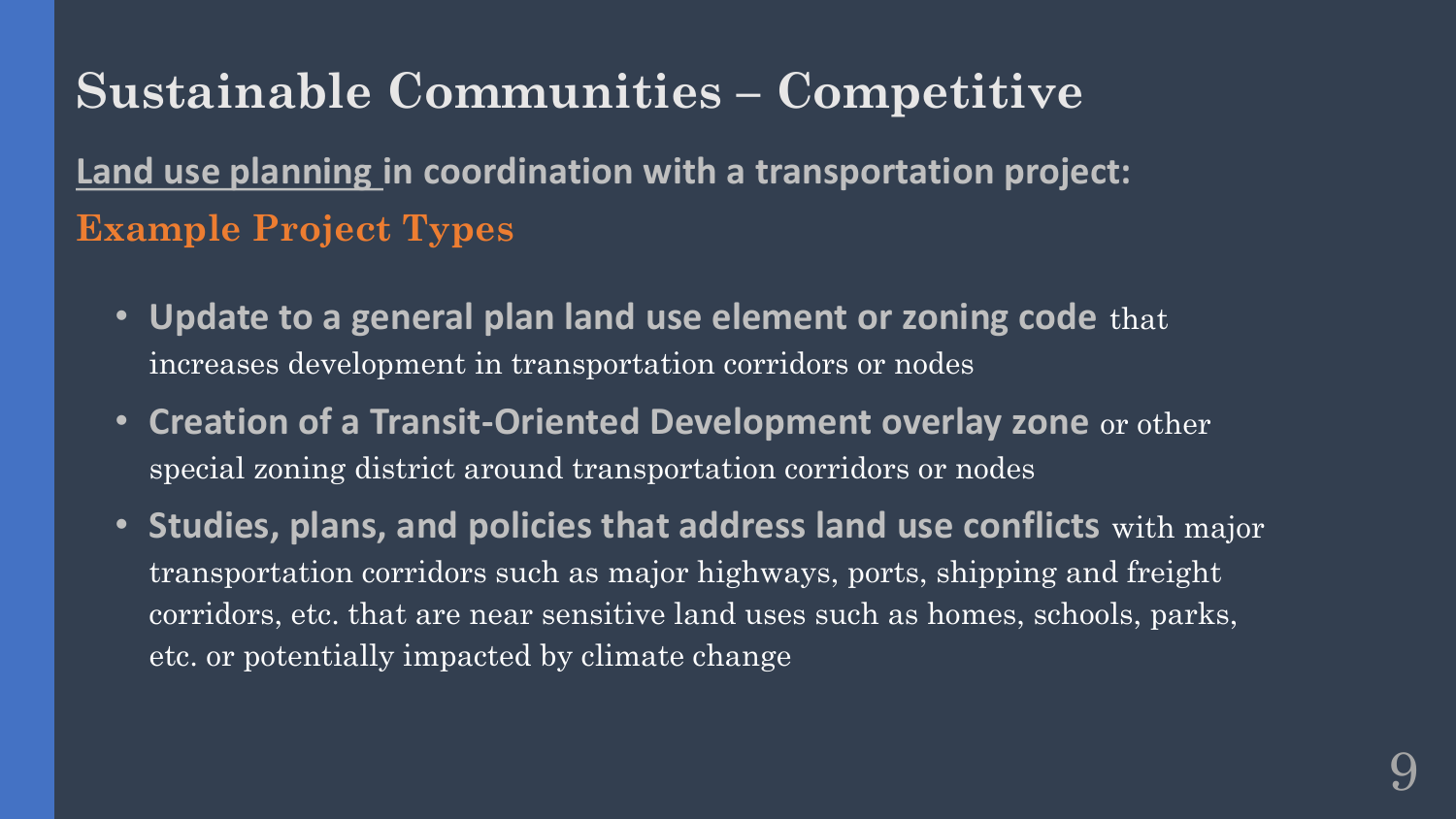# Application Resources **Sustainable Transportation Planning Grants**

#### **Resources found in the FY 2020-21 Sustainable Transportation Planning Grant Application Guide:**

- ➢ Caltrans District Staff (see last pages of Grant Application Guide)
- ➢ Integrating Objectives and Considerations
- ➢ Grant Specific Objectives
- ➢ Local Match Calculator
- $\triangleright$  Tips for a Successful Application
- ➢ Application Submittal Instructions

#### **Checklists and Samples for:**

- 1. Application
- 2. Scope of Work
- 3. Project Timeline
- 4. Third Party In-Kind Valuation Plan
- 5. Board Resolution

#### $0 0 0 0 0 0 0 0$

**Sustainable Transportation Planning Grant Program** 

#### Fiscal Year 2020-21

#### **GRANT APPLICATION GUIDE**

Sustainable Communities and **Strategic Partnerships** 

**Grant Application Deadline** 



10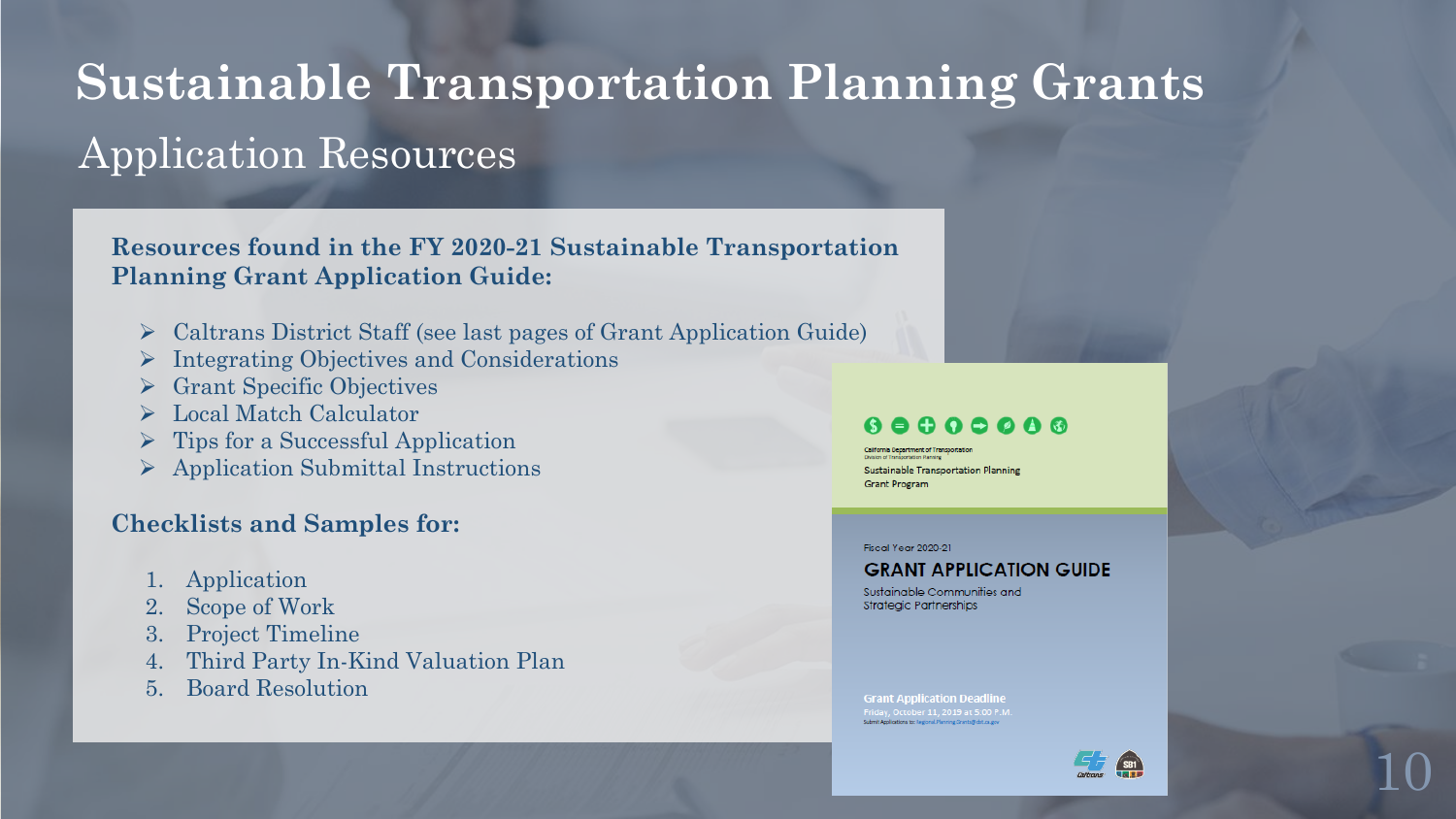### **Sustainable Transportation Planning Grants**

### FY 2020-21 Grant Timeline

#### YOUR TAX DOLLARS AT WORK **REBUILDING CALIFORNIA**



11

| <b>Dates</b>                   | <b>Activities</b>                                                        |  |
|--------------------------------|--------------------------------------------------------------------------|--|
| <b>August 16, 2019</b>         | Caltrans releases final Grant Guide and call for<br>applications         |  |
| October 11, 2019               | Grant applications due to Caltrans                                       |  |
| October 2019 - January<br>2020 | Caltrans evaluates/scores applications                                   |  |
| Spring 2020                    | Caltrans management approval of awards/release of<br>grant announcements |  |
| <b>July 2020</b>               | Earliest project start date for MPOs/RTPAs                               |  |
| September 2020                 | Earliest project start date for non-MPOs/RTPAs                           |  |
| February 28, 2023              | ALL grant tasks must be completed                                        |  |
| April 28, 2023                 | ALL final invoices must be submitted                                     |  |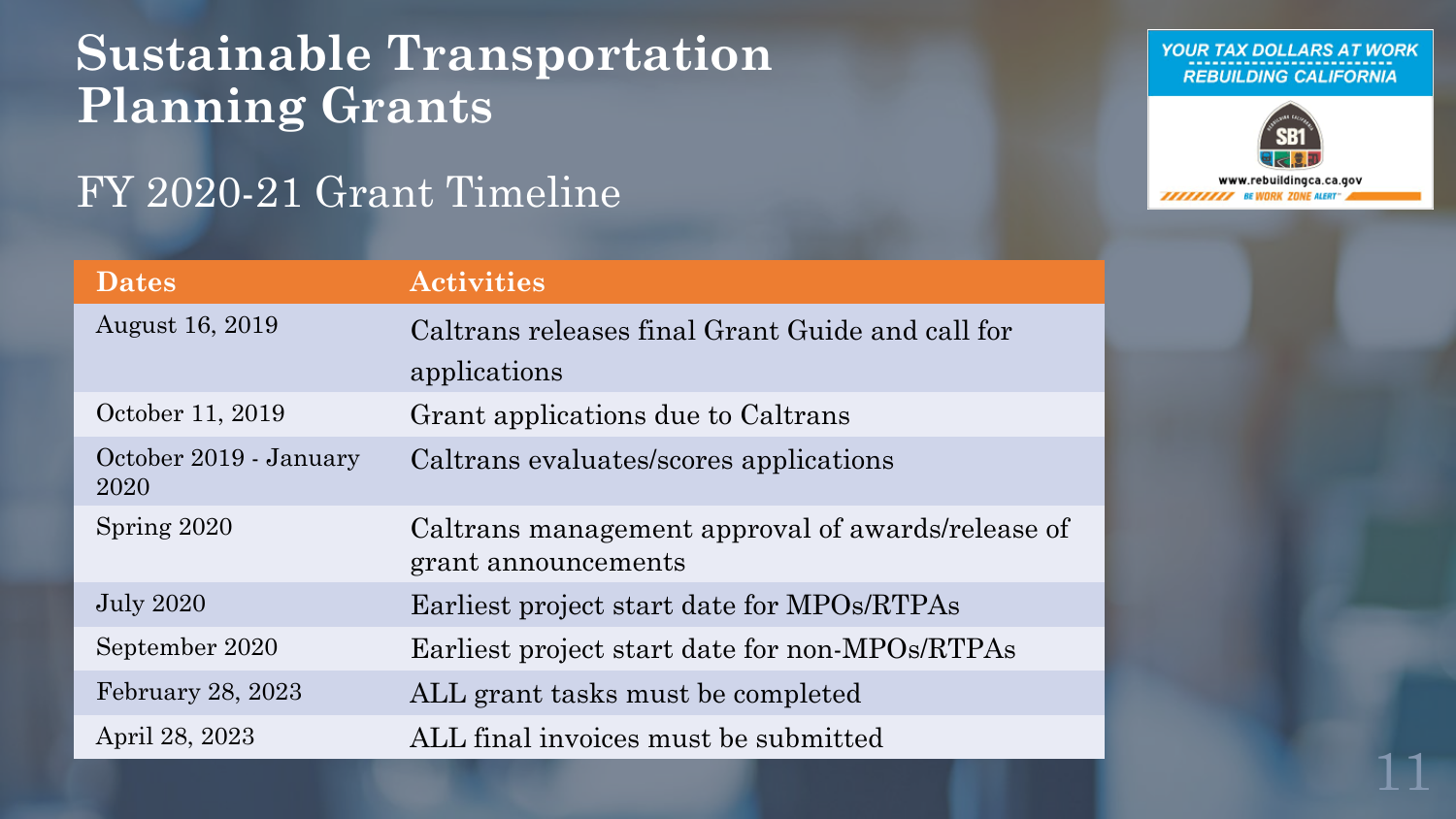#### **Application Scoring Values**

- ➢ 1. Description/Deliverable/Planning Connections: **15**
- ➢ 2A. Justification/Deficiencies/Need: **10**
- ➢ 2B. DACs Justification/Definition/Benefit: **5**
- ➢ 2C. DACs Engagement: **5**
- ➢ 3A. Coordinate multimodal transportation/housing/land use: **5**
- ➢ 3B. Enhances transportation-related GHG reduction strategies: **5**
- ➢ 3C. Supports other state goals: **5**
- ➢ 3D. Encourages stakeholder involvement: **5**
- ➢ 3E. Involves active community engagement: **5**
- ➢ 3F. Sustainability, Preservation, Mobility, Safety, Innovation, Economy, Health, Equity: **5**
- ➢ 3G. Results in funded and programmed multimodal transportation improvements: **5**
- ➢ 4A. Scope: **15**
- ➢ 4B: Timeline: **15**